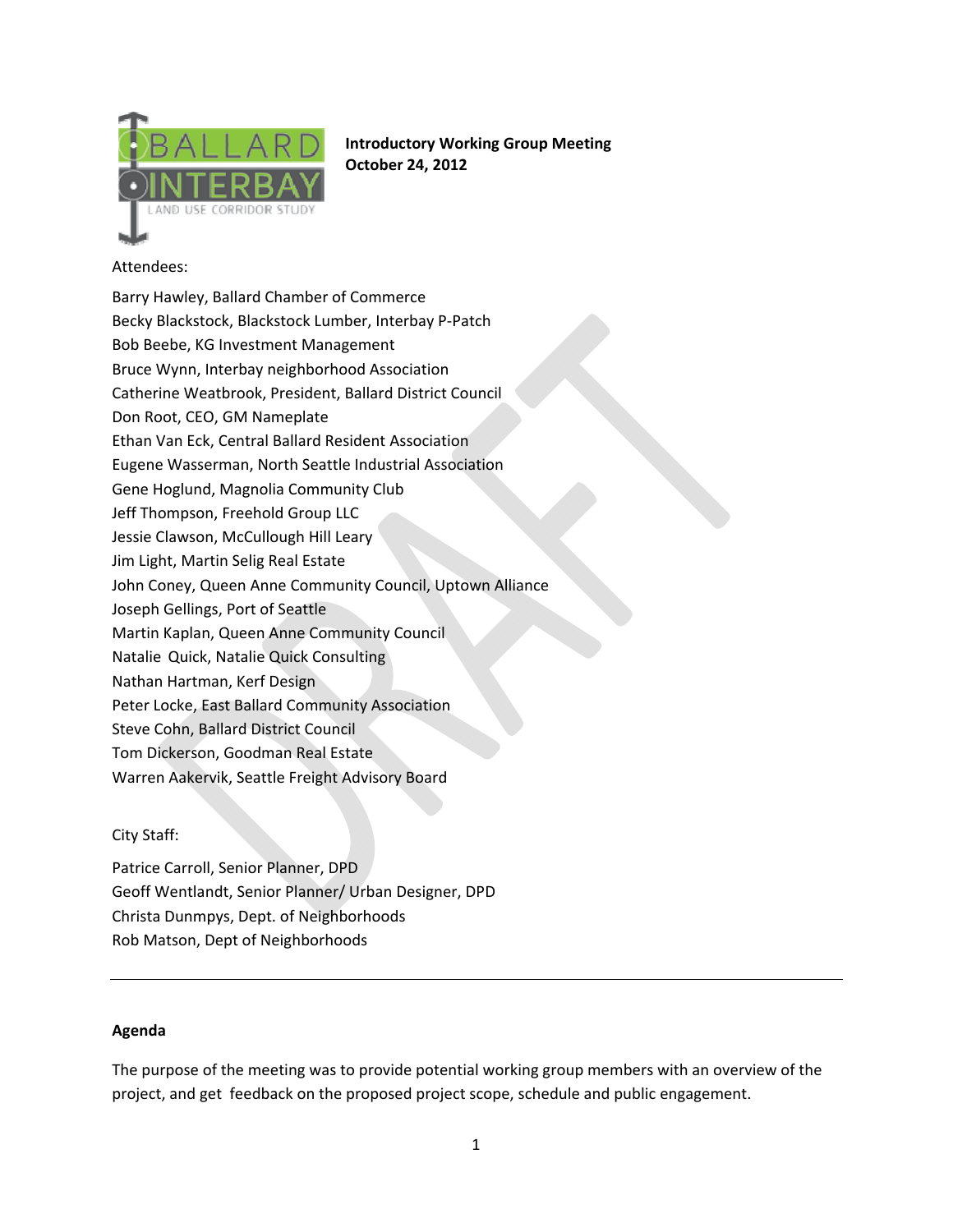#### **Scope and Schedule**

The team proposed to undertake the study in two phases with two distinct subareas – Ballard and Interbay. Data collection and analysis for the entire area is underway. Interbay will move forward on a faster timeline as issues are less complex. The team hopes to complete an alternatives analysis and draft recommendations for Interbay by late spring 2013, and for Ballard by late spring 2014. The additional time for the Ballard study would allow the process to align with SDOT high capacity transit study, and to engage the more numerous stakeholders in Ballard.

The study will help DPD respond to requests to change future land use designations for some industrial lands. It will also consider land use implications of transit enhancements in the corridor, such as Rapid Ride. Potential outcomes could include changes to Comprehensive Plan and zoning or a recommendation that no changes be made. The study will also consider what changes in the public realm might be needed to support existing or future land uses. The schedule is designed to fit within the City's annual Comprehensive Plan amendment cycle–recommendations in May, followed by Council study, and Council action early in the following year.

What we heard about the proposed scope and schedule:

- Some agreed with the different timelines for Interbay and Ballard, but others want both subareas to be on the same schedule.
- Some agreed Interbay has fewer issues and stakeholders, conclusions would be found relatively quickly.
- Traffic congestion is an important issue that should be included in the study. More time and resources may be needed to study traffic impacts.
- Process seems to take too long in Seattle. Not everyone's input can be gathered. Please try to move this along faster.

#### **Study Area**

The proposed study area will include lands close to Elliot and 15<sup>th</sup>Ave corridor, and larger "walksheds" (area within a 10‐minute walk) of two Rapid Ride Stations at Dravus and Market Streets. DPD is using walksheds as a planning tool to identify land use issues and opportunities associated with frequent transit service. The study area will not include any waterfront property, single family zoned areas, industrial lands west of the railroad or any part of the Uptown Urban Center.

The study area in Interbay will be bound by the rail line on the west, Prospect Street on the south, Emerson St. on the north and about 2 blocks east of  $15<sup>th</sup>$  Avenue reflecting the extent of multifamily zoning. The study area will extend to  $20<sup>th</sup>$  Avenue in Magnolia to include the Dravus Avenue Bridge.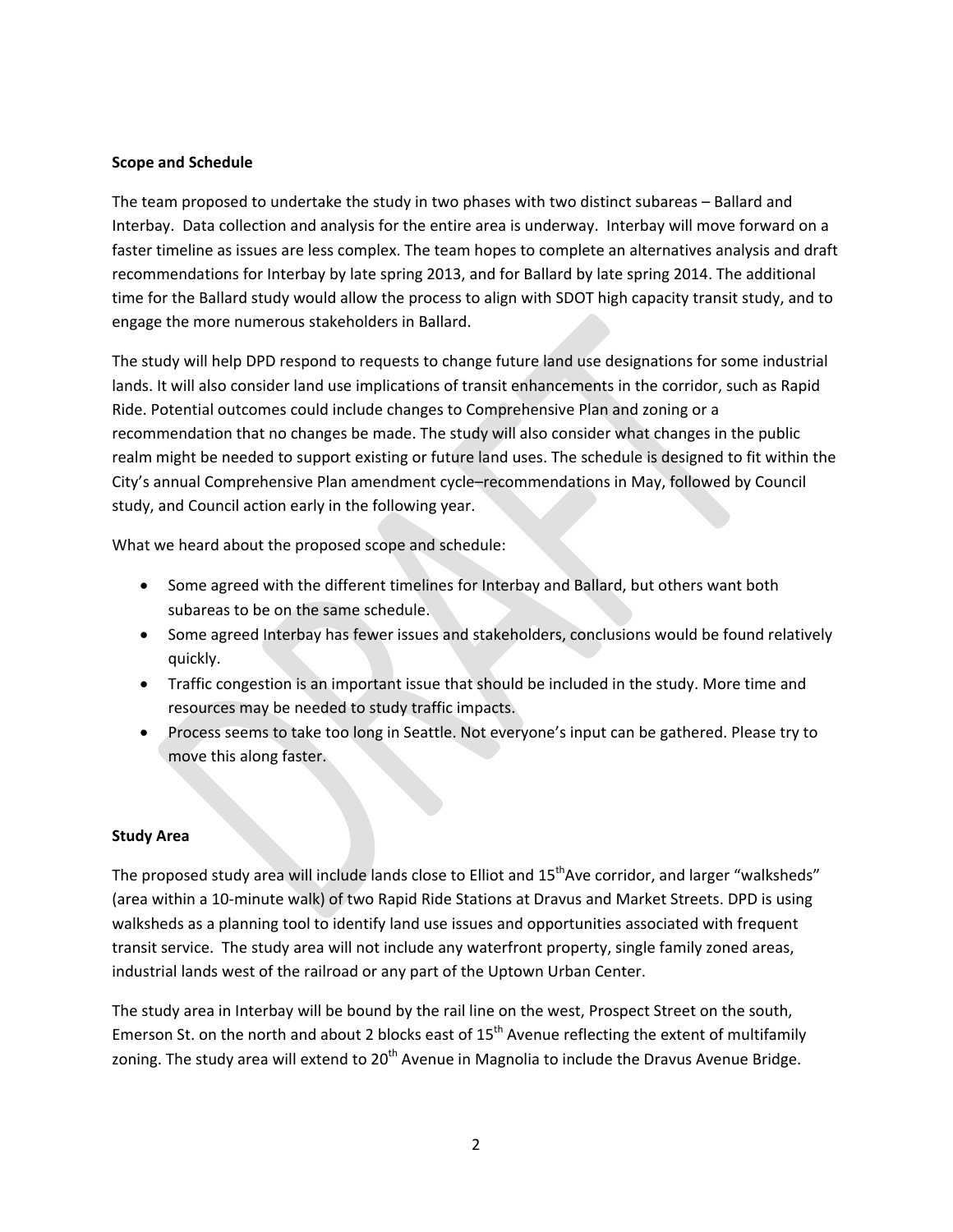The study area in Ballard will include 10 minute walkshed surrounding the intersection of  $15<sup>th</sup>$  Avenue and Market Streets with the furthest points at 62<sup>nd</sup> Street/15<sup>th</sup> Avenue to north, 22<sup>nd</sup> street/ market Street to the west, Ballard Way/15<sup>th</sup> Avenue to the south, and  $8<sup>th</sup>$  Avenue/Market Street to the east.

What we heard about the proposed study area:

- Study area in Ballard should be smaller– include lands closest to the corridor.
- Study area in Ballard should be larger- include the walkshed around 24th/ Market transit hub.
- Consider including other transit hubs in addition to the Rapid Ride D line, such as the transit hub at Leary, or the one at 24th and Market.
- Include the Ballard Blocks area that was part of a proposed comprehensive plan amendment.
- Consider a full neighborhood plan for Ballard.
- Support for a 'panhandle' to include the area where Dravus Street bridges over the rail line.
- Study area is not really a corridor.
- It should be made clearer in the graphics and descriptions that it is a corridor study. The two areas are appearing to be addressed too separately.

### **Public Engagement**

The proposed public engagement strategy will establish working groups to help DPD identify issues and opportunities evaluate alternatives and provide feedback on recommendations. Because the issues and opportunities vary significantly along the corridor, DPD is proposing to establish a separate group for each subarea–Interbay and Ballard. Interviews, focus groups and broader public meetings will also be part of the process. The group was also asked to suggest other stakeholders who were not present.

What we heard about the proposed public engagement:

- A lot of the people at the table have been involved for a long time and have clear positions. We don't need extensive research from 'square one'. This group is pretty up to speed.
- Suggested this working group could be a resource for more than this study. Lots of smart people assembled that could address broader questions regarding future land use in the city.
- Additional stakeholders suggested (at the meeting or on Feedback Forms): businesses at Terminal 91, Fisherman's Terminal, SDOT, SPU, Metro, Armory, Uptown Alliance, other major employers, apartment dwellers, P‐patch, golf course, parks.
- Other outreach ideas (suggested at the meeting or on Feedback Forms): signage in the study area including Q café,

### **Other Questions, Comments and Suggestions**

- What resources to you have to study traffic?
	- o Funds are not available to conduct a new specific traffic analysis for the project